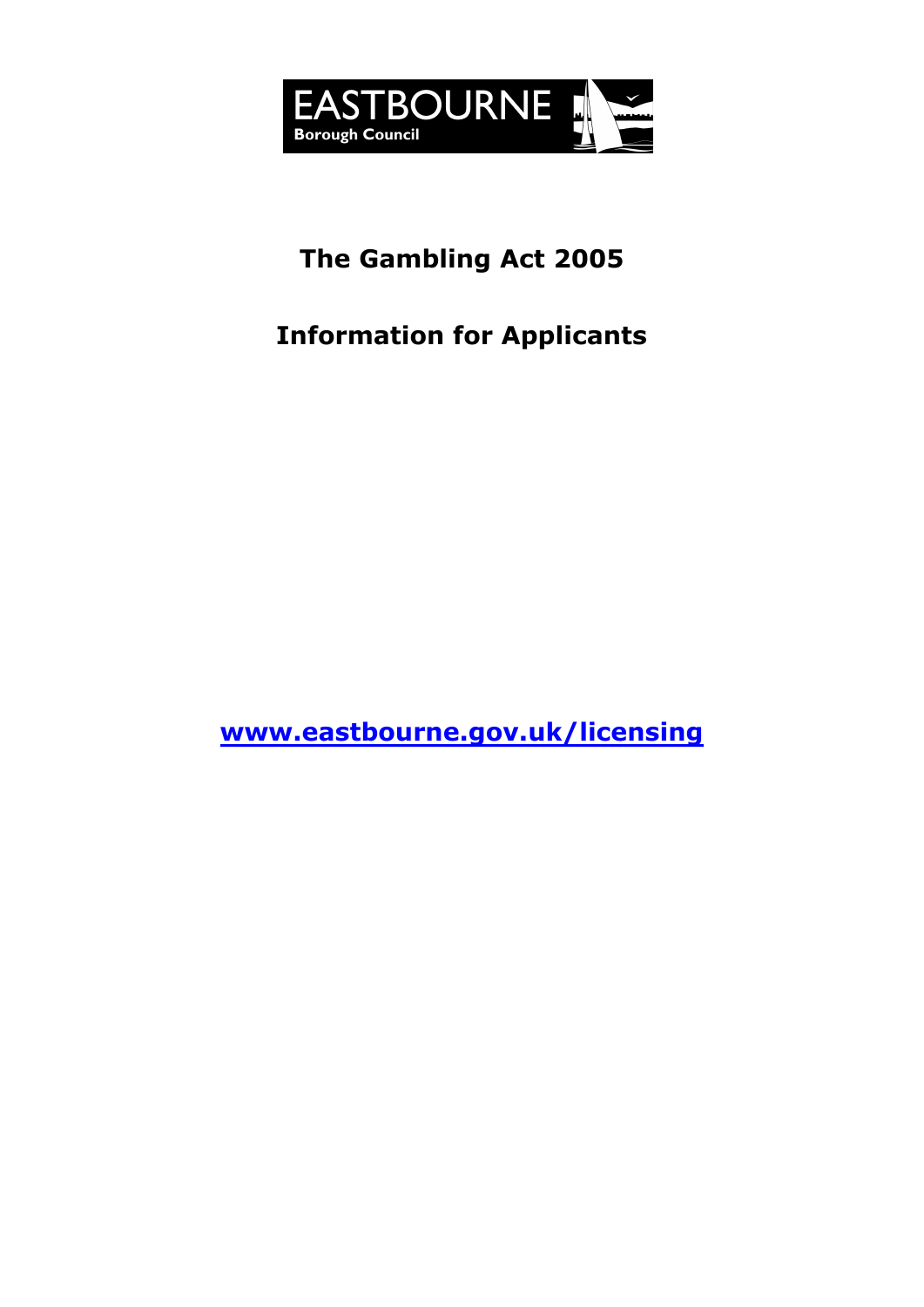## **CONTENTS**

|      |                                            | Page                    |  |  |  |
|------|--------------------------------------------|-------------------------|--|--|--|
| 1.0  | <b>OVERVIEW OF THE ACT</b>                 | 3                       |  |  |  |
| 2.0  | THE LICENSING OBJECTIVES                   | 3                       |  |  |  |
| 3.0  | THE LICENSING FRAMEWORK                    | $\overline{\mathbf{4}}$ |  |  |  |
|      | • Operating Licences                       | 4                       |  |  |  |
|      | • Personal Licences                        | $\overline{\mathbf{4}}$ |  |  |  |
|      | • Premises Licences                        | $\overline{\mathbf{4}}$ |  |  |  |
|      | • Permits                                  | 5                       |  |  |  |
|      | • Registrations                            | 5                       |  |  |  |
| 4.0  | <b>LICENSING POLICY</b>                    | 5                       |  |  |  |
| 5.0  | <b>RESPONSIBLE AUTHORITIES AND</b>         | 5                       |  |  |  |
|      | <b>INTERESTED PARTIES</b>                  |                         |  |  |  |
| 6.0  | <b>LICENCE CONDITIONS</b>                  | 6                       |  |  |  |
| 7.0  | <b>APPLYING FOR A LICENCE</b>              | 6                       |  |  |  |
|      | • Plans                                    | 6                       |  |  |  |
|      | • Advertising the Application              | $\overline{z}$          |  |  |  |
|      | • Link to Application Forms                | $\overline{\mathbf{z}}$ |  |  |  |
| 8.0  | <b>GAMING MACHINES</b>                     | 8                       |  |  |  |
|      | • Alcohol-licensed Premises                | 8                       |  |  |  |
| 9.0  | <b>TEMPORARY USE NOTICES</b>               | 8                       |  |  |  |
| 10.0 | <b>OCCASIONAL USE NOTICES</b>              | 9<br>9                  |  |  |  |
| 11.0 | <b>EXEMPTIONS</b>                          |                         |  |  |  |
|      | Appendix 1 - Categories of Gaming Machines |                         |  |  |  |
|      | Appendix 2 - Responsible Authorities       | 12                      |  |  |  |
|      | Appendix 3 - Fees                          | 13                      |  |  |  |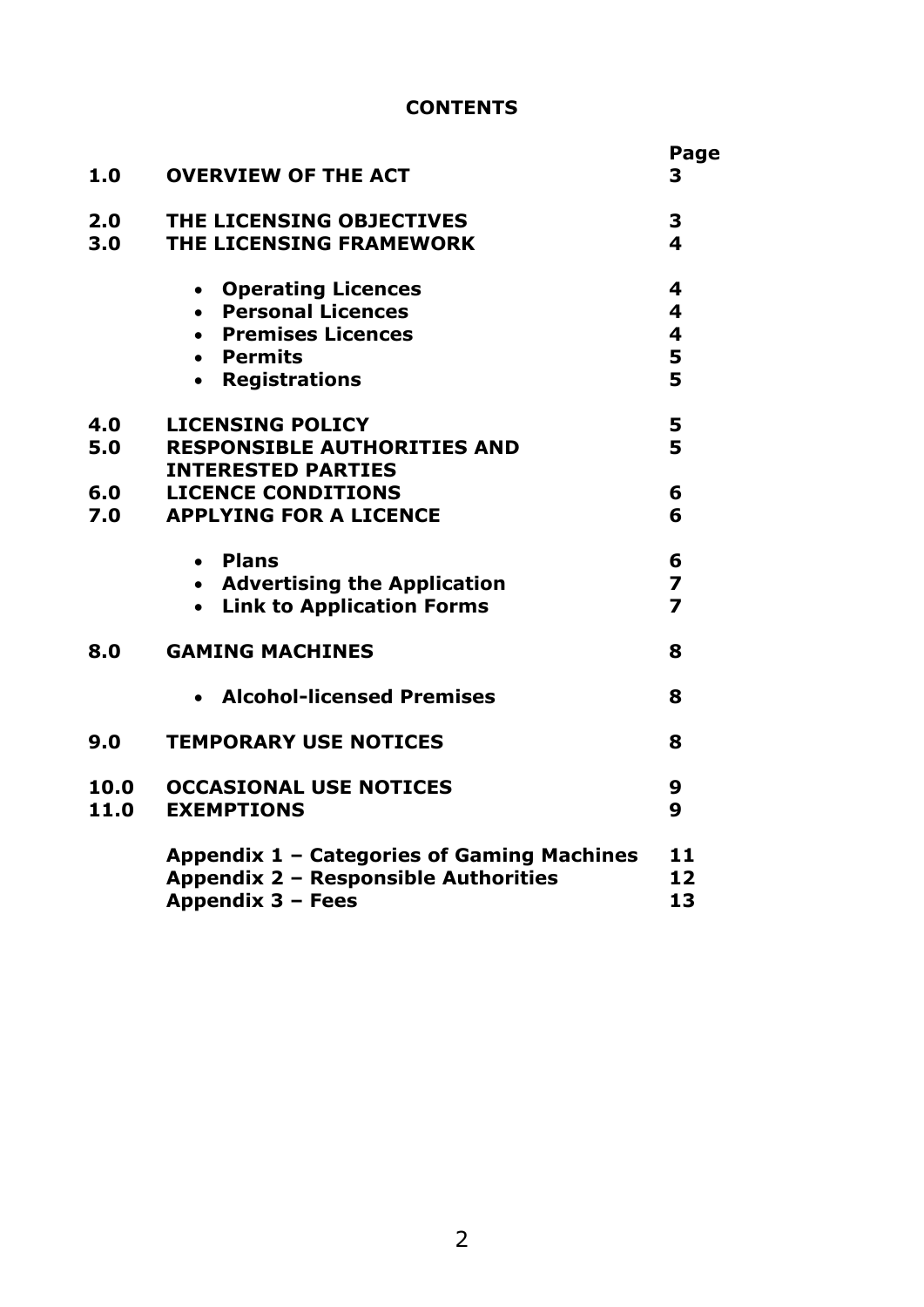**These notes are for guidance only. They are intended to assist applicants in the preparation of applications for the various permissions prescribed in the Gambling Act 2005 – premises licences, permits and registrations – and to provide information. They are NOT a definitive statement of the law and we advise you to consult a solicitor if you have any questions about legal aspects of your application.**

**Most of the information relates to Premises Licence as this is the most complex area of the Act. However, we have also included information on permits and registrations as this will be of interest to existing licensees and permit holders.**

#### **OVERVIEW OF THE ACT**

The Act is designed to modernise the UK's existing laws on betting and gaming and will regulate all gambling in Great Britain except the National Lottery and Spread Betting.

The Act repeals the Betting, Gaming and Lotteries Act 1963, the Gaming Act 1968 and the Lotteries and Amusements Act 1976.

The Act introduces a unified regulator for gambling – the Gambling Commission, replacing the Gaming Board.

The Act transfers responsibility for gaming and betting premises from licensing justices to local councils (licensing authorities).

## **THE LICENSING OBJECTIVES**

The Act focuses on three key objectives:

- Preventing gambling from being a source of crime and disorder, being associated with crime and disorder or being used to support crime;
- Ensuring that gambling is conducted in a fair and open way;
- Protecting children and vulnerable persons from being harmed or exploited by gambling.

Licensing Authorities will have a duty to promote the objectives and to permit gambling provided it is, as far as possible, consistent with them.

Regulation to be achieved through:

- Secondary legislation (regulations)
- Conditions of licence
- Codes of practice issued by the Gambling Commission
- Guidance from the Department of Culture, Media and Sport.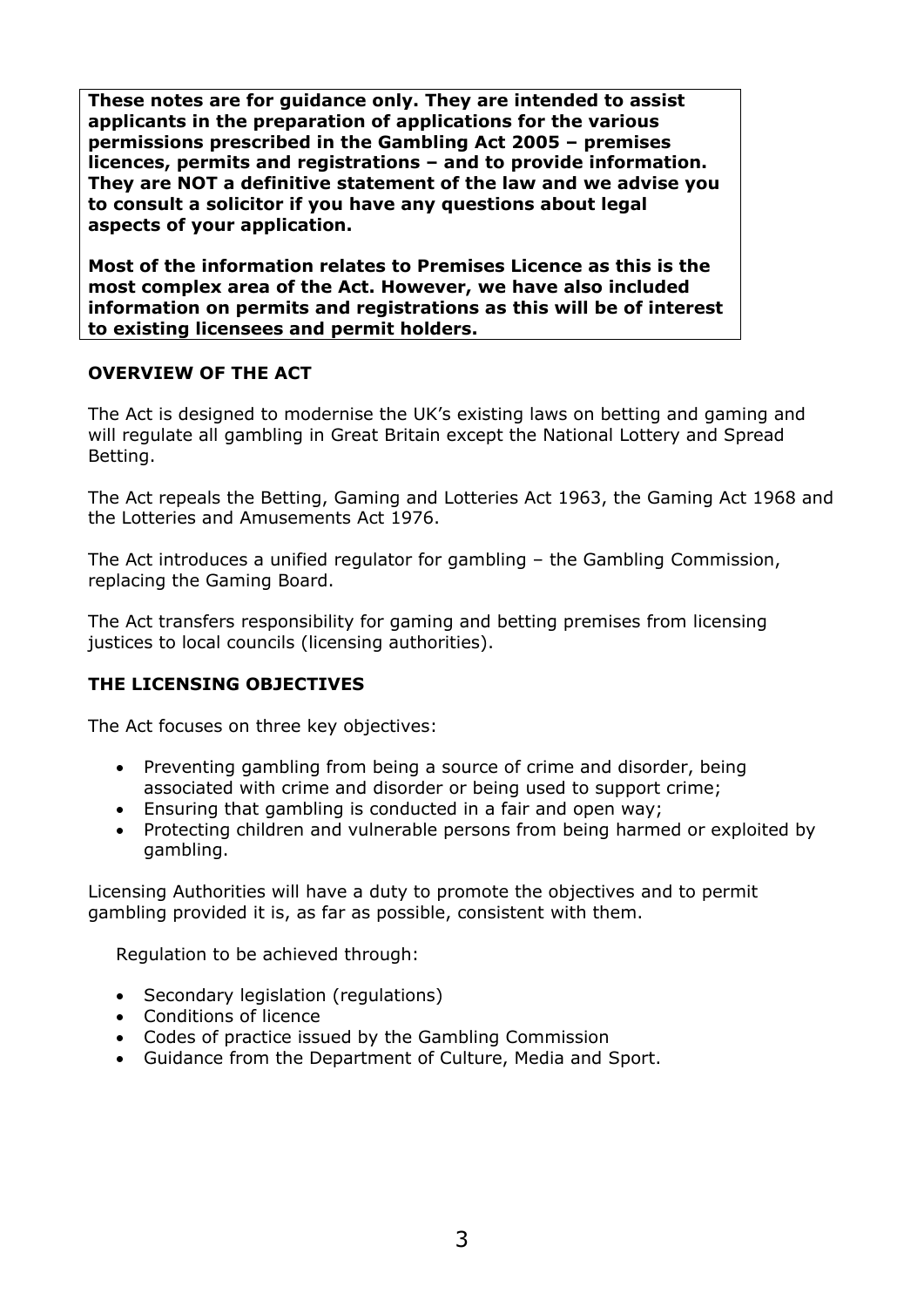## **THE LICENSING FRAMEWORK**

The Act creates three categories of licence:

- Operating Licence
- Personal Licence
- Premises Licence

## **Operating Licences**

These will be issued by the Gambling Commission and will authorise individuals and companies to provide specified types of gambling or gambling facilities.

Types of licence which may be issued are:

- Casino operating licence
- Bingo operating licence
- General betting operating licence
- Pool betting operating licence (eg the Tote)
- Betting intermediary operating licence
- Gaming machine general operating licence (for adult gaming centre or family entertainment centre)
- Gaming machine technical operating licence (for machine manufacturers)
- Gambling software operating licence
- Lottery operating licence

Operating licences will last indefinitely and are not transferable.

#### **Personal Licences**

These will also be issued by the Gambling Commission. It is a mandatory condition of an Operating Licence that at least one person holds a management office and that person must hold a Personal Licence. (There is an exemption from the requirement to hold a Personal Licence for "small scale" operators. In general terms, a small scale operator is defined as a business having no more than three qualifying management positions.)

The purpose of the Personal Licence is to ensure that individuals who control gambling facilities are fit and proper persons.

Personal Licenses last indefinitely and are not transferable.

#### **Premises Licence**

Premises Licenses will be granted by Licensing Authorities for the following facilities:

- Casinos
- Bingo halls
- Betting premises (including betting shops, betting tracks etc)
- Adult gamin centres (Category B3, B4, C and D gaming machines)
- Family entertainment centres (Category C and D gaming machines)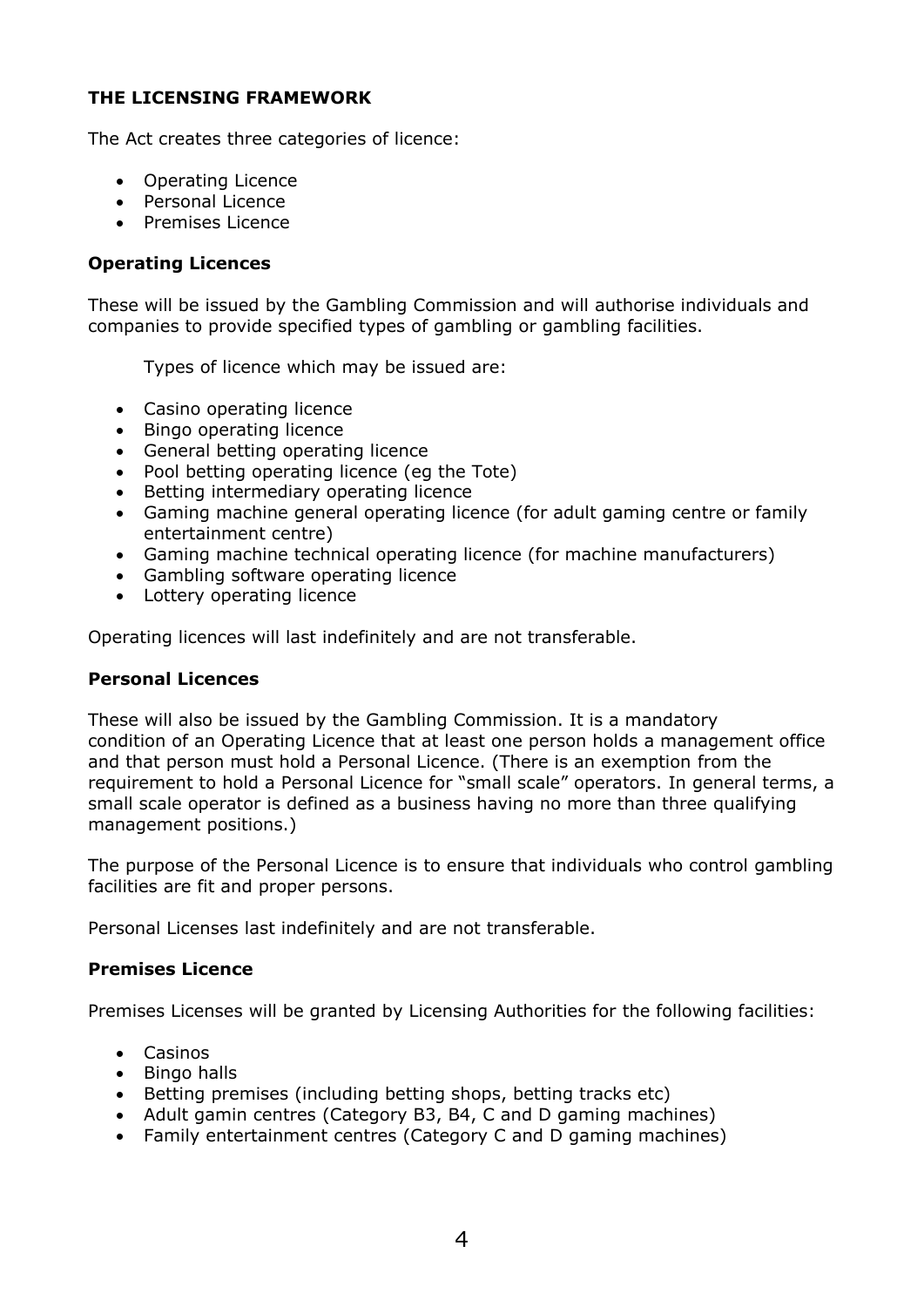

 $\ddot{?}$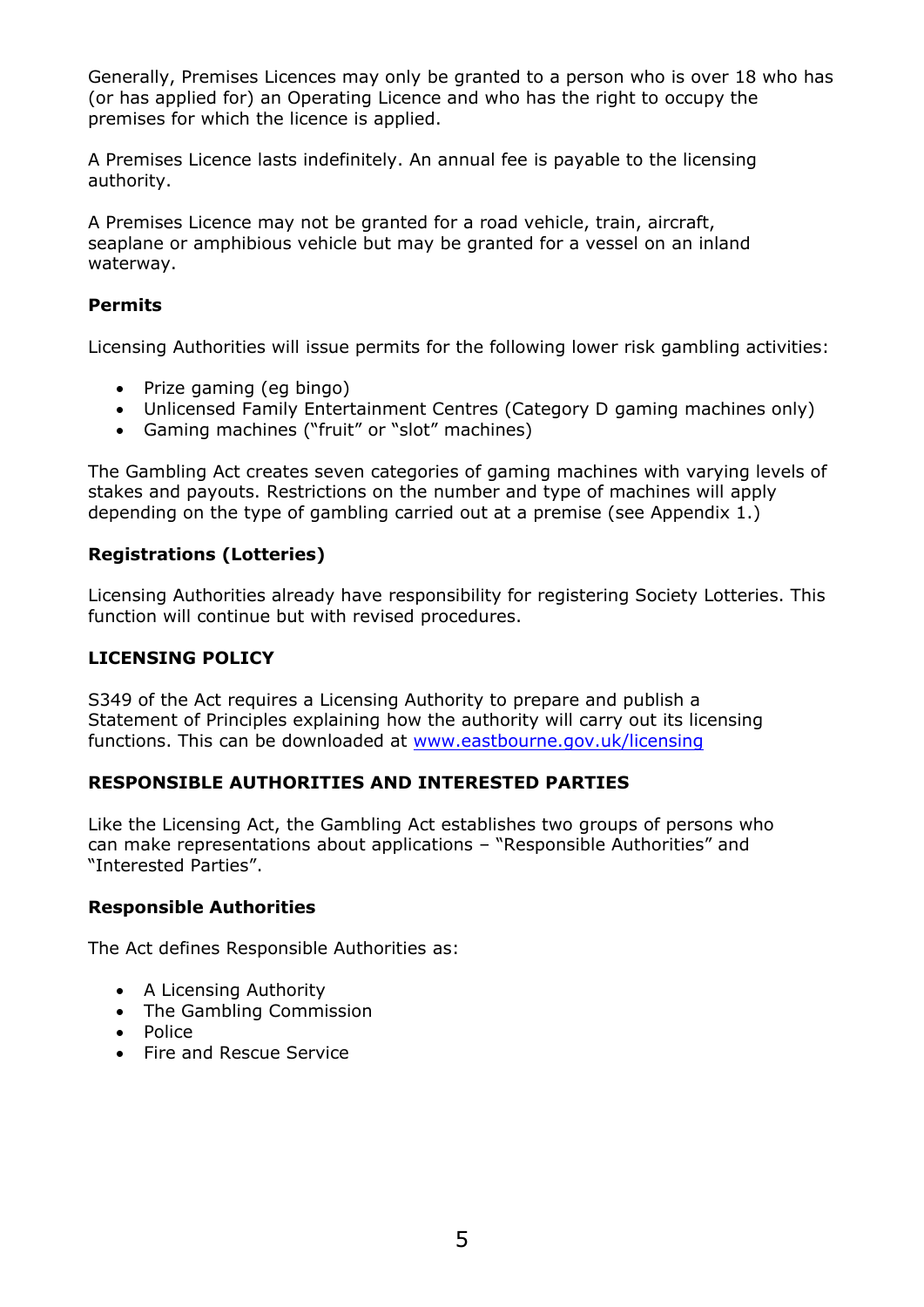- Local Planning Authority
- An authority which has functions in relation to pollution of the environment and health and safety
- A body responsible for the protection of children from harm
- HM Customs and Revenue
- Any other person prescribed by Regulations

(See Appendix 2 for details)

#### **Interested Parties**

For a person to be regarded as an Interested Party, they must:

- Live sufficiently close to the premises to be likely to be affected by the authorised activities, or
- Have business interests that might be affected by the authorised activities, or
- Represent persons in either of the above groups

Our Statement of Principles sets out the criteria we will use to determine if a person is considered to be an Interested Party.

#### **Representations**

Responsible Authorities and interested Parties may make representations about an application for a Premises Licence.

Representations must relate to one or more of the licensing objectives and not be "frivolous or vexatious". If a valid representation is received, the Licensing Authority must hold a hearing to determine the application.

#### **LICENCE CONDITIONS**

The Act provides for three types of licence conditions:

- Mandatory conditions imposed by the Secretary of State
- Default conditions imposed by the Secretary of State but which may be removed, on application, by a licensing authority (NB Default conditions will generally be the industry "norm")
- Conditions attached by a licensing authority after a hearing

## **APPLYING FOR A LICENCE**

#### **Plans**

The plan to accompany an application must be to scale and must show;

- The boundary of perimeter of the premises,
- The location of any external or internal walls,
- All entry and exit points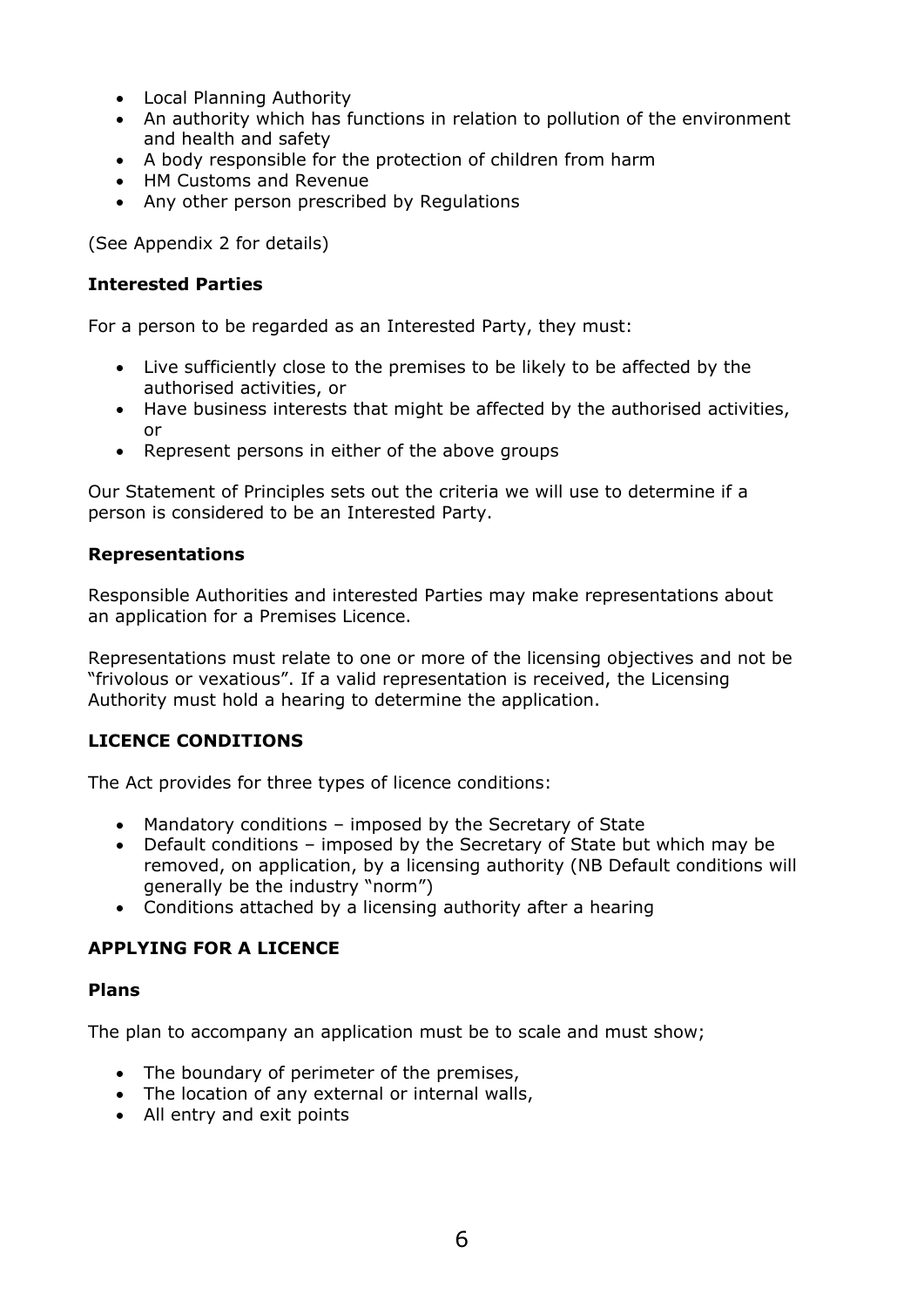

 $\overline{(\ }$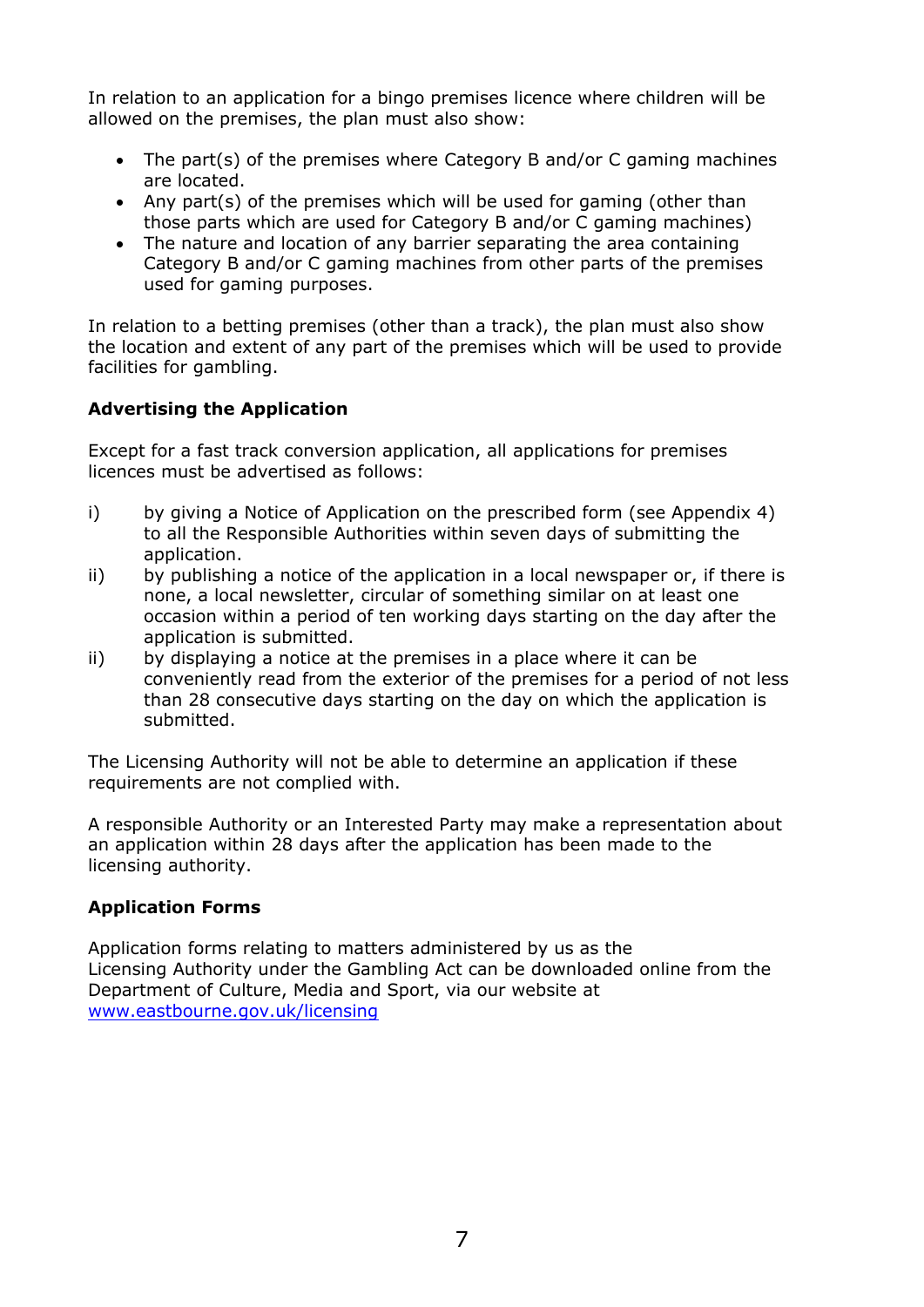## **GAMING MACHINES**

Local Councils already issue permits for gaming machines (also known as Amusements with Prizes, "fruit" or "slot" machines) in pubs and amusement arcades.

The Act will also transfer responsibility for regulating gaming machines in registered clubs from the Licensing Justices to local Councils.

#### **Existing Operators – Alcohol Licensed Premises**

Premises which already have gaming machines will benefit from "grandfather rights" (ie they will be allowed to keep what they have). There will be an automatic right for licensees to provide up to two machines subject to a simple notification procedure. Licensees must notify usl before their current s.34 permit expires. For premises with more than two machines, licensees must apply for a new gaming machine permit at least two months before their current 2.34 permit expires.

## **New Operators – Alcohol Licensed Premises**

Until 31st August 2007, you will need to apply to the us for an s.34 permit as usual. From 1st September 2007, you will need to either:

- Submit a notification to the Authority (up to two machines) or
- Make an application for a Gaming Machine Permit (more than two machines)

Applications may be made from 1st June 2007 onwards.

## **TEMPORARY USE NOTICES**

A Temporary Use Notice (TUN) allows a premises to be used for gambling purposes on a temporary basis where there is no Premises Licence in force. A TUN may only be granted to a person or company holding a relevant Operating Licence issued by the Gambling Commission.

A premises may be used under a TUN for a maximum of 21 days in any calendar year. The Notice must be given to the licensing authority at least three months and one day before the event takes place. A copy of the Notice must be sent to:

- The Gambling Commission:
- The Police, and
- HM Customs and Revenue

Who have 14 days to object.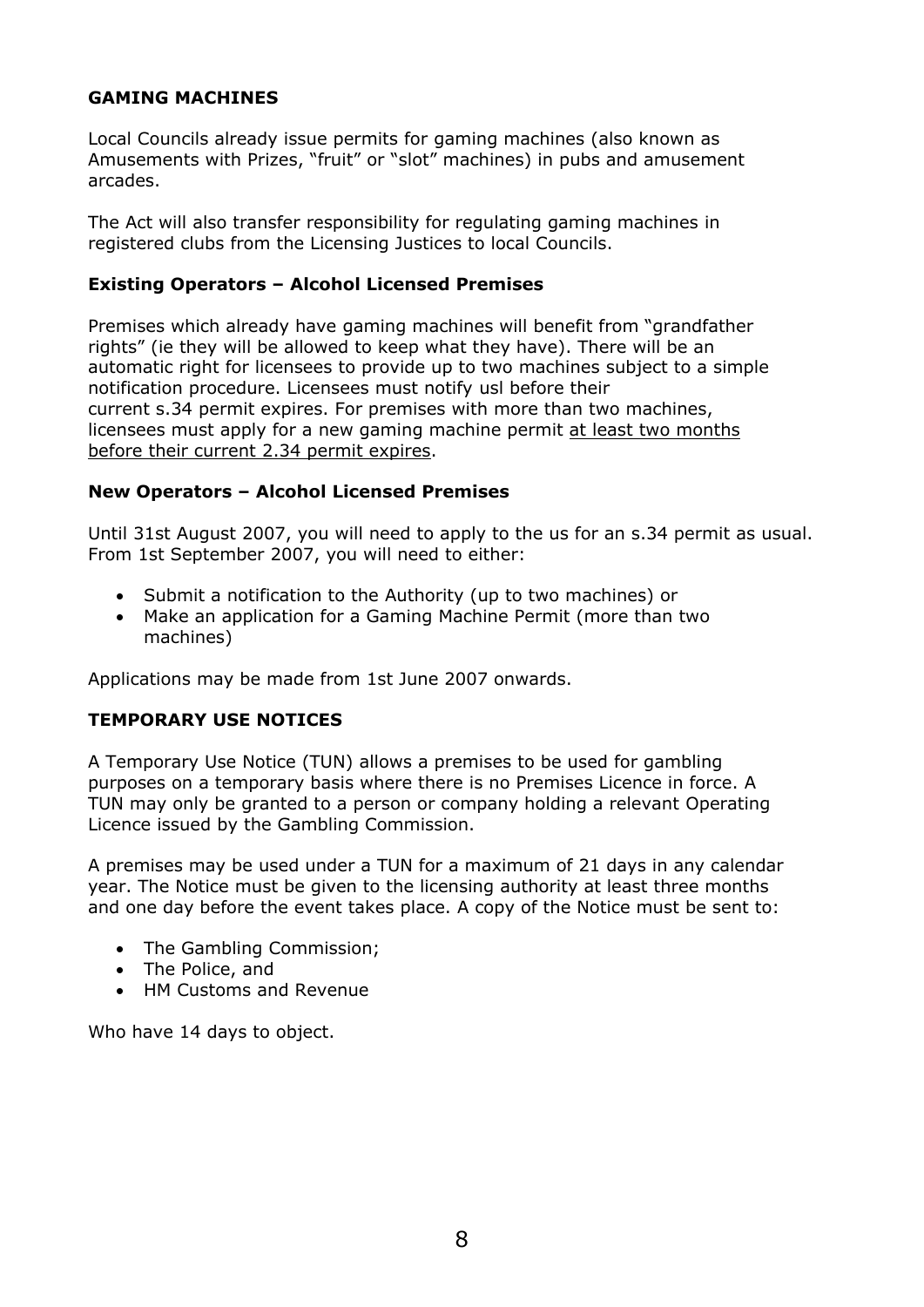## **OCCASIONAL USE NOTICES**

An Occasional Use Notice can be used to permit betting on a track where this does not exceed more than eight days in a calendar year.

#### **EXEMPTIONS**

The Act provides a number of exemptions for certain betting and gaming activities.

#### **Private Gaming**

Gaming is private gaming when:

- It is equal chance gaming.
- No charge is made for participation, and
- The gaming is conducted in private (ie in a place to which the public do not have access)

#### **Private Betting**

The Act provides for two types of private betting; domestic betting (ie in a person's own home) and workers' betting (ie between persons who all work for the same employer – this would cover, for example workers' sweepstakes etc).

#### **Non-Commercial Gaming**

Generally, gaming where the proceeds of the event are not used for private gain (eg for a charity or other "good cause") will not require a licence. Non-commercial gaming is subject to the following conditions.

- All players must be informed that the purpose of the gaming is to raise money for a purpose other than private gain.
- Profits from the gaming must be applied for a purpose other than private gain.
- The event must not take place on a premises which has a Premises Licence or is being used under a Temporary Use Notice, and
- The gaming must not be remote gaming.

#### **Non-Commercial Betting**

The Act allows alcohol licensed premises (pubs and clubs) to provide certain forms of low level gaming without the requirement for a licence or permit. (NB only premises which have a bar at which alcohol is served for consumption on the premises without a requirement for it to be served only with food will be eligible for this exemption. This will exclude places like restaurants, off licences etc.)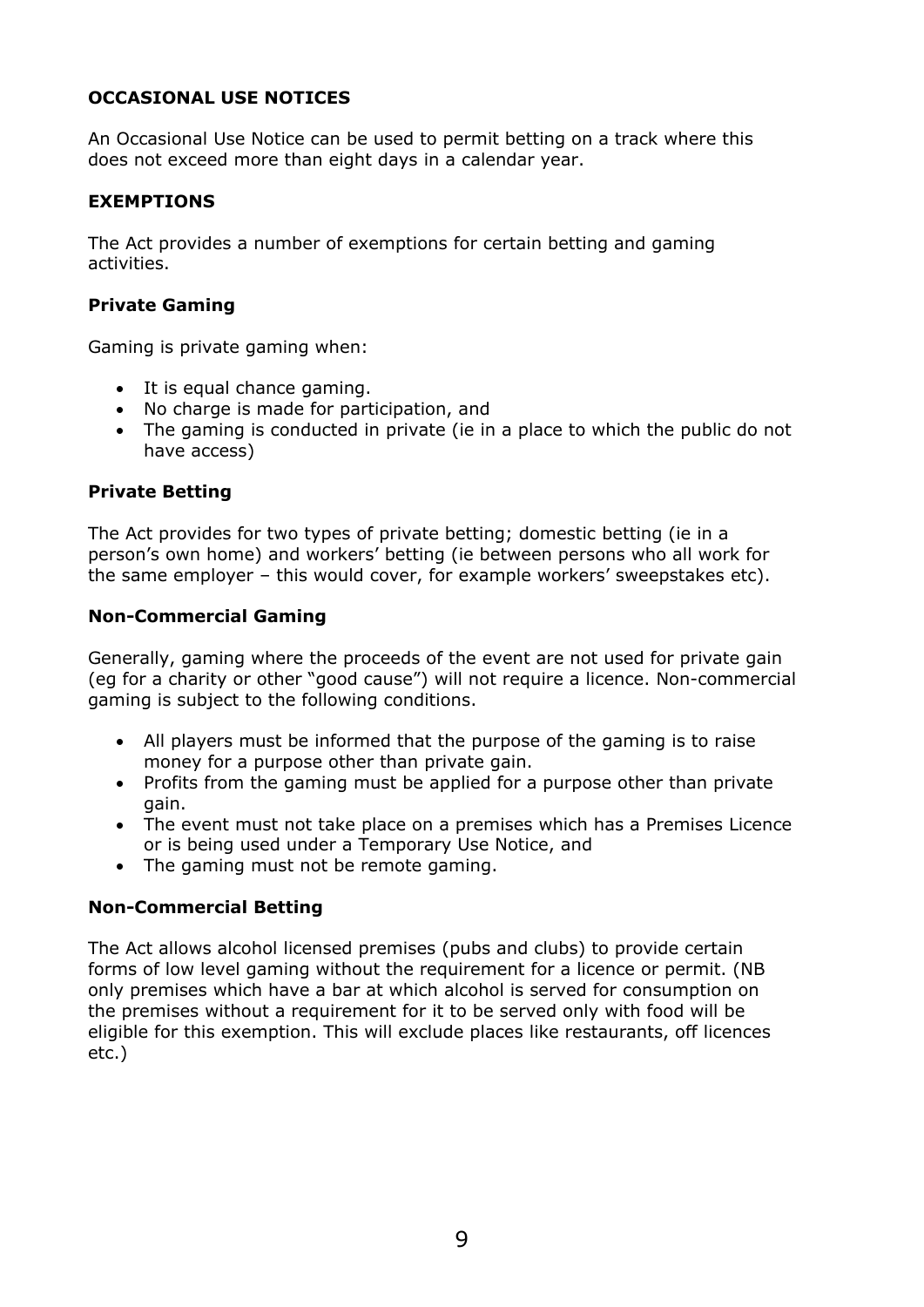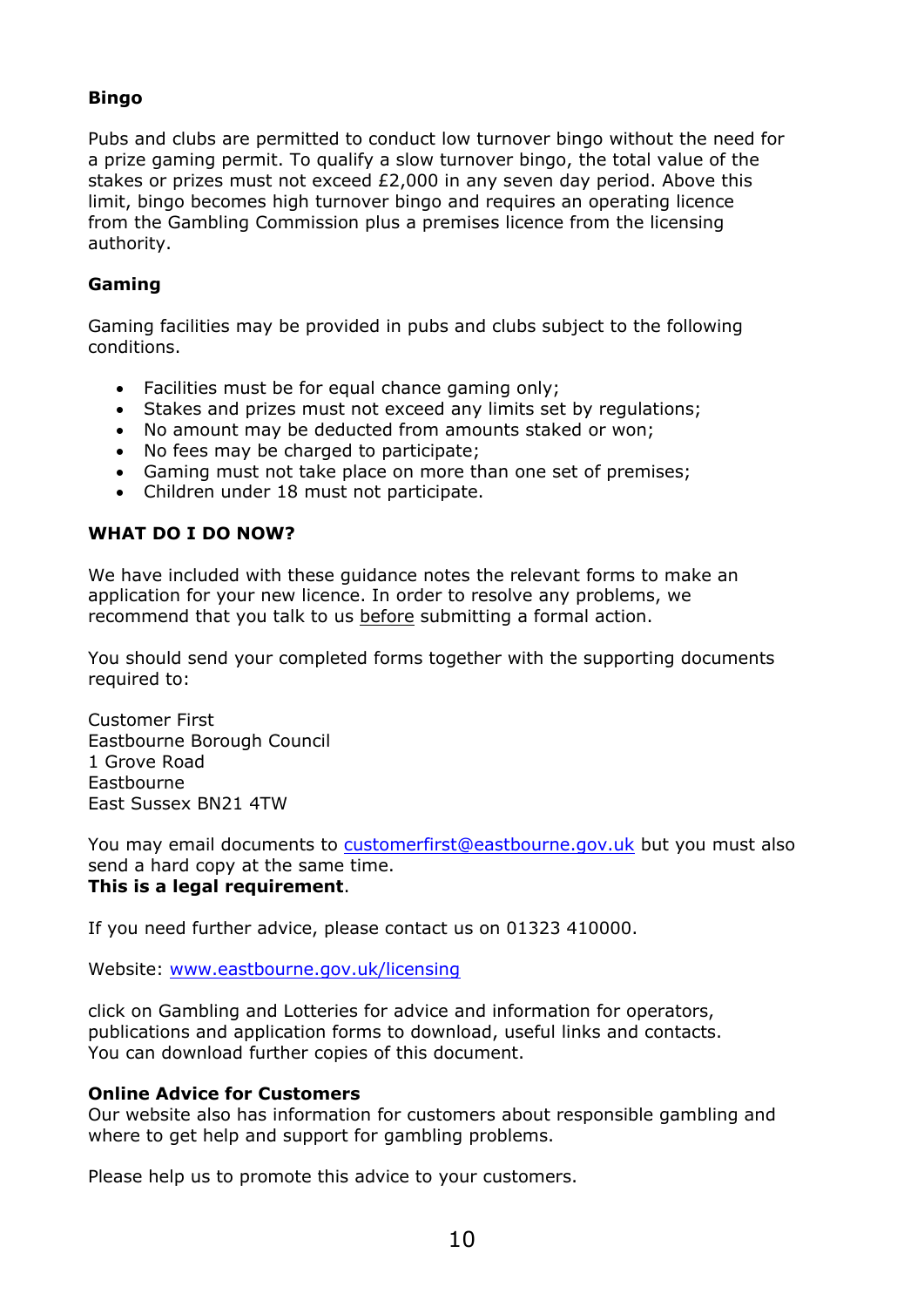## **Appendix 1**

# **Gaming Machines – Categories and Entitlements**

| <b>Category of</b><br><b>Machine</b> | <b>Maximum Stake</b>               | <b>Maximum Prize</b>             |
|--------------------------------------|------------------------------------|----------------------------------|
| A                                    | Unlimited                          | Unlimited                        |
| <b>B1</b>                            | £100                               | £4,000                           |
| <b>B2</b>                            | £2                                 | £500                             |
| <b>B3</b>                            | £1                                 | £500                             |
| <b>B4</b>                            | £1                                 | £250                             |
| $\mathbf C$                          | 50 <sub>p</sub>                    | £35                              |
|                                      | 10p or 30p when non monetary prize | £5 cash or £8 non monetary prize |

| <b>Machine Category</b>                  |                                                                                        |           |           |                                    |                                                |                      |                       |
|------------------------------------------|----------------------------------------------------------------------------------------|-----------|-----------|------------------------------------|------------------------------------------------|----------------------|-----------------------|
| <b>Premises</b><br><b>Type</b>           | A                                                                                      | <b>B1</b> | <b>B2</b> | <b>B3</b>                          | <b>B4</b>                                      | $\mathbf C$          | D                     |
| Regional                                 | Maximum of 1250 machines                                                               |           |           |                                    |                                                |                      |                       |
| Casino                                   | Any combination of machines in categories B to D (subject to table ratio of 25.1)      |           |           |                                    |                                                |                      |                       |
| Large                                    | Maximum of 150 machines                                                                |           |           |                                    |                                                |                      |                       |
| Casino                                   | Any combination of machines in categories B to D (subject to table ratio<br>of $5:1$ ) |           |           |                                    |                                                |                      |                       |
| Small                                    | Maximum of 80 machines                                                                 |           |           |                                    |                                                |                      |                       |
| Casino                                   | Any combination of machines in categories B to D (subject to table ratio<br>of $2:1$ ) |           |           |                                    |                                                |                      |                       |
| <b>Betting</b><br>Premises<br>and tracks |                                                                                        |           |           |                                    | Maximum of 4 machines in categories B2 to D    |                      |                       |
| <b>Bingo</b>                             |                                                                                        |           |           | Maximum of 4                       |                                                | No limit on machines |                       |
| premises                                 |                                                                                        |           |           | machines in<br>categories B3 or B4 | in categories C and D                          |                      |                       |
| Adult                                    |                                                                                        |           |           | Maximum of 4                       |                                                | No limit on machines |                       |
| gaming                                   |                                                                                        |           |           | machines in                        |                                                |                      | in categories C and D |
| centre<br>Family Ent                     |                                                                                        |           |           |                                    | categories B3 or B4<br>No limit on machines    |                      |                       |
| centre                                   |                                                                                        |           |           |                                    | in categories C and D                          |                      |                       |
| (licensed)                               |                                                                                        |           |           |                                    |                                                |                      |                       |
| Family Ent                               |                                                                                        |           |           |                                    |                                                |                      | No limit              |
| centre                                   |                                                                                        |           |           |                                    |                                                |                      | on cat D              |
| (with                                    |                                                                                        |           |           |                                    |                                                |                      | machines              |
| permit)                                  |                                                                                        |           |           |                                    |                                                |                      |                       |
| Clubs and                                |                                                                                        |           |           |                                    | Maximum of 3 machines in<br>categories B4 to D |                      |                       |
| miners'<br>institutes                    |                                                                                        |           |           |                                    |                                                |                      |                       |
| Alcohol                                  |                                                                                        |           |           |                                    | Automatic                                      |                      |                       |
| licensed                                 |                                                                                        |           |           |                                    | entitlement up to 2 machines in                |                      |                       |
| premises                                 |                                                                                        |           |           |                                    | categories C and D                             |                      |                       |
| Travelling                               |                                                                                        |           |           |                                    |                                                |                      | No limit              |
| fair                                     |                                                                                        |           |           |                                    |                                                |                      | on cat D              |
|                                          |                                                                                        |           |           |                                    |                                                |                      | machines              |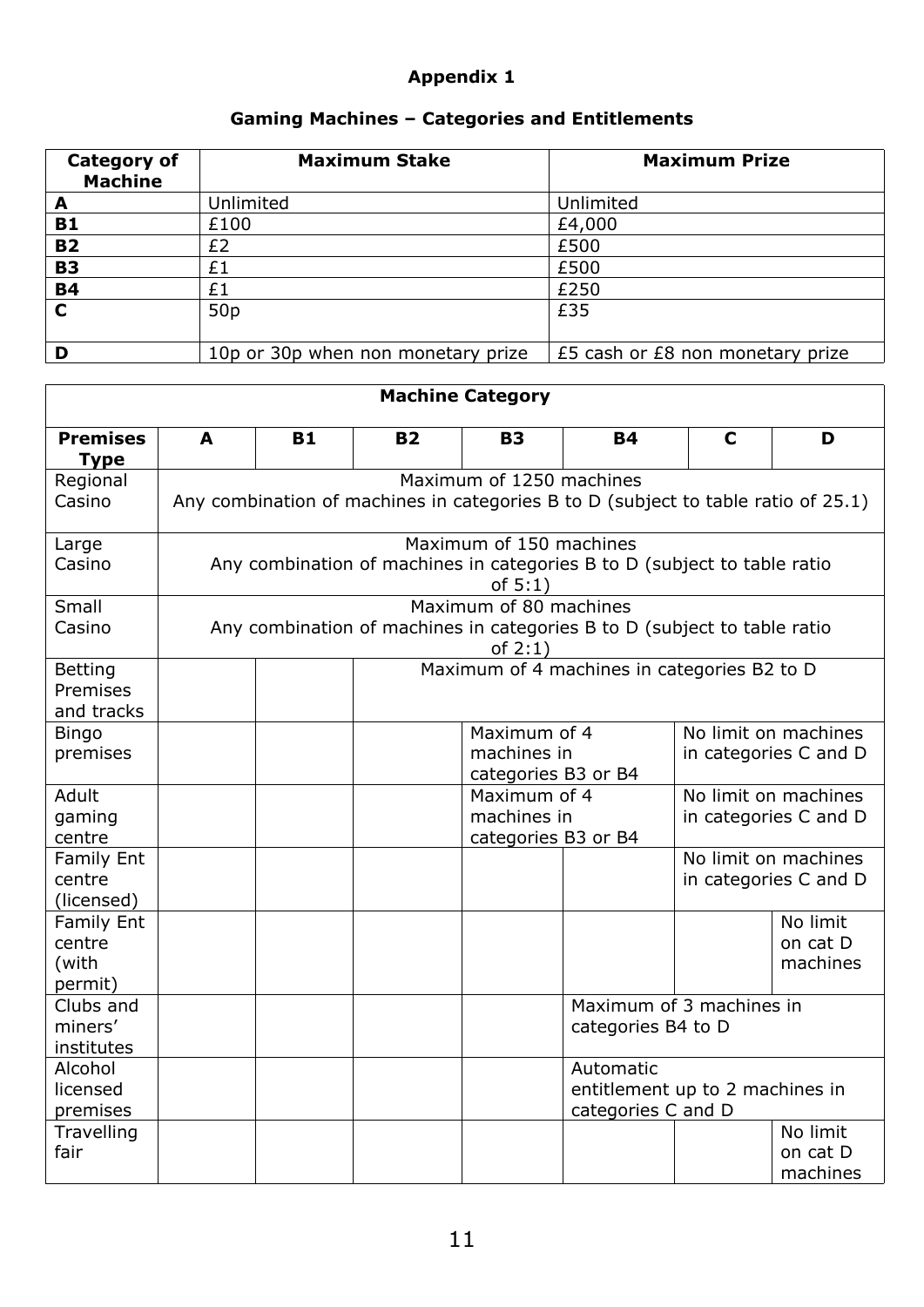## **Appendix 2**

# **Responsible Authorities**

| <b>Licensing Authority</b>                | <b>Fire and Rescue Service</b>            |
|-------------------------------------------|-------------------------------------------|
|                                           | Fire Safety Manager                       |
| Eastbourne Borough Council                | East Sussex Fire & Rescue Service         |
| 1 Grove Road                              | Eastbourne fire Safety Office             |
| Eastbourne                                | <b>Whitley Road</b>                       |
| East Sussex BN21 4TW                      | Eastbourne                                |
|                                           | <b>East Sussex</b>                        |
| Tel: 01323 410000                         | <b>BN22 8LA</b>                           |
| Email: customerfirst@eastbourne.gov.uk    |                                           |
| Web: www.eastbourne.gov.uk/licensing      | Tel: 0845 1308855<br>Fax: 01323 462026    |
| <b>Gambling Commission</b>                | <b>Pollution Control</b>                  |
| The Gambling Commission                   | Eastbourne Borough Council                |
| Victoria Square House                     | 1 Grove Road                              |
|                                           | Eastbourne                                |
| Victoria Square                           | East Sussex BN21 4TW                      |
| Birmingham                                |                                           |
| <b>B2 4BP</b>                             |                                           |
|                                           | Tel: 01323 410000                         |
| Tel: 0121 233 1058                        | Email: customerfirst@eastbourne.gov.uk    |
| Email: info@gamblingcommission.gov.uk     | Web: www.eastbourne.gov.uk/noise          |
| <b>HM Revenue and Customs</b>             | <b>Health and Safety Team</b>             |
| HM National Registration Unit             | Eastbourne Borough Council                |
| Betting & Gambling                        | 1 Grove Road                              |
| <b>Portcullis House</b>                   | Eastbourne                                |
| 21 India Street                           | East Sussex BN21 4TW                      |
| Glasgow                                   |                                           |
| <b>G2 4PZ</b>                             | Tel: 01323 410000                         |
| Tel: 03000 516023                         | Email: customerfirst@eastbourne.gov.uk    |
| Email:                                    | Web:www.eastbourne.gov.uk/healthandsafety |
| NRUBetting&Gaming@HMRC.gsi.gov.uk         |                                           |
| <b>Child Protection</b>                   | <b>Planning</b>                           |
| Head of Children's Safeguards and Quality | Eastbourne Borough Council                |
| Assurance                                 | 1 Grove Road                              |
| PO Box 5                                  | Eastbourne                                |
| <b>East Sussex County Council</b>         | East Sussex BN21 4TW                      |
| County Hall                               |                                           |
| Lewes                                     | Tel: 01323 410000                         |
| East Sussex BN7 1SW                       | Email: customerfirst@eastbourne.gov.uk    |
|                                           | Web:www.eastbourne.gov.uk/planning        |
| Tel: 01273 401000                         |                                           |
| <b>Police</b>                             | <b>Vessels Only</b>                       |
| <b>Sussex Police</b>                      | Contact the Licensing Authority for more  |
| Licensing Unit                            | details                                   |
| <b>Police Station</b>                     |                                           |
| <b>Terminus Road</b>                      |                                           |
| Bexhill on Sea                            |                                           |
| <b>East Sussex</b>                        |                                           |
| <b>TN39 3NR</b>                           |                                           |
|                                           |                                           |
| Tel:0845 6070999                          |                                           |